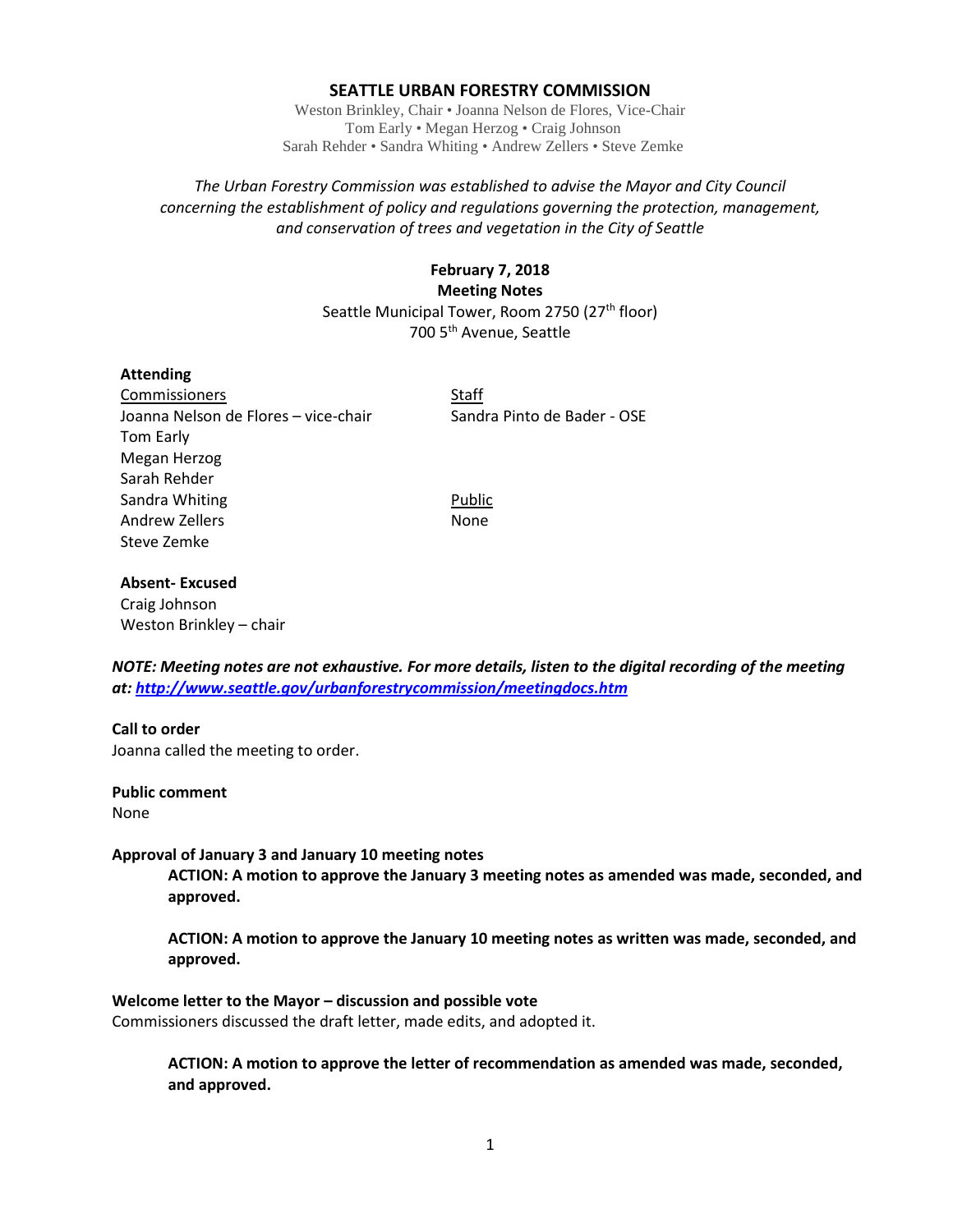# **Discussion on strategy for conversation with CM Johnson on 2/14**

Several residents met with CM Johnson to express concern about climate change and the importance of trees. Steve suggested inviting him to one of the UFC meetings. Spencer Williams (CM Johnson's aide) drafted the Portland, OR tree ordinance. CM Johnson is interested in trees and housing affordability. The Commission agreed that the discussion needed to be focused and that the UFC should provide a brief history of the efforts the Commission has done over the years to support the City in updating the tree ordinance.

## Welcome CM Johnson: Weston

Background/overview: Tom

- UFC has been encouraging the City to update the tree ordinance since its inception in 2009
- Permit system for tree preservation and monitoring is important
- City has been doing good work including updating Street Tree Ordinance, enforcing tree protection in Parks lands, and improving coordination by creating an Urban Forestry Core Team with members of 7 of the 9 City departments working with urban trees.
- Last year the City undertook a LiDAR Canopy Cover Assessment showing us at 28% (of the 30% goal). Which provides a good baseline.

Challenges: Weston

- Historic lack of data ono the impact development has on trees. UFC is excited with the forward movement started by OSE/SDCI undertaking the Tree Regulations Research Project and Mayor Burgess Tree Protection executive order.
	- o EO recommendations
		- Status quo improved: code improvements, process improvements, incentives
		- **Permit system to protect more trees, and**
		- **Permit system plus to protect even more trees**
- SDCI has limited enforcement capacity. Full funding is needed for this effort.
- Replacement trees are removed once project changes hands.
- Ask CM Johnson which committee will hear a tree ordinance?

Current successful efforts:

- Mention GSP and the success of those efforts. Thoughts on continued funding for program.
- Street Tree inventory and planting
- Parks enforcement of tree protection (example: recent settlement for West Seattle illegal cutting)

We would like to see:

- Tree removal permit
- Canopy impact assessments
- Simpler guidelines
- Register tree care service companies
- Fee in lieu to fund planting and maintenance

Sandra PdB to put together a one-pager for Weston to review. Maybe to share with CM Johnson ahead of the meeting?

## **2017 Annual Report and transmittal letter – discussion and possible vote**

The Commission discussed and provided input.Sandra PdB will update the document based on UFC input and bring back for discussion next week.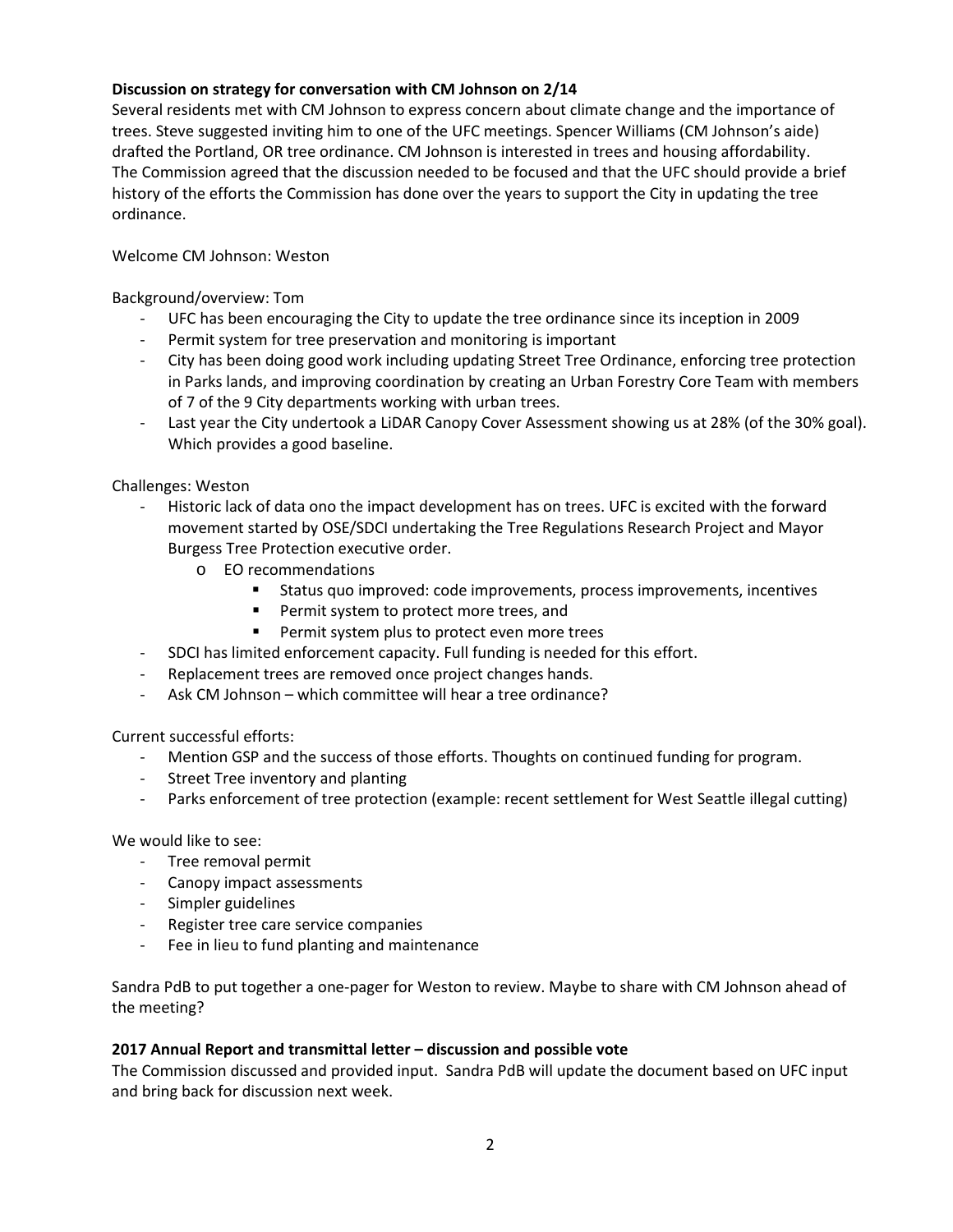## **Thank you letter to Bruce Stotler on sell of property to be added to Schmitz Park – discussion and possible vote**

Commissioners discussed the draft letter, made edits and adopted it.

**ACTION: A motion to approve the letter of recommendation as amended was made, seconded, and approved.**

### **Ship Canal Water Quality Program/3rd Ave Water Main project planting plans review and discussion.**

The Commission discussed. Sandra W will rework the letter based on UFC comments and will bring back for discussion and adoption next week.

### **2018 Work Plan – move to next meeting**

#### **Public comment**

None

### **New Business**

Interest in having someone come talk to the UFC about native trees/plants that can thrive in Seattle's urban environment.

Jefferson Park golf course – Parks department will be removing 90-100 trees – REQUEST A BRIEFING

Steve responded to the building they are doing at Ingraham Highschool – needs to be in tree ordinance. Proposing to build again and remove trees that were mitigation from a previous project.

#### **Adjourn**

## **Public input:**

From: Livia Jackson [mailto:lijac@me.com] Sent: Tuesday, February 06, 2018 4:31 PM To: Pinto de Bader, Sandra <Sandra.Pinto\_de\_Bader@Seattle.gov> Subject: Re: Urban Forestry Commission meeting alerts request

to: Sandra Pinto de Bader- Urban Forestry Policy Advisor City of Seattle, Office of Sustainability and Environment

Hello- I'm writing to express my concern about the distressing loss of our tree canopy here in Seattle. In the 20 years I've been here, we've suffered a loss of more than half of our tree cover. In my own neighborhood in 98115 I've seen huge stands of trees cut down by developers, often after hours. When I asked the contractors if they had permits to take down so many big trees, they threatened to call the police for my "harassing" them. I called the city tree arborist in that case, and in 2 other cases where people were cutting down very large trees for nonsensical reasons, but no one ever called me back. Seeing the loss of the the trees at the site of Bryant Heights was very painful, as is the prospect of losing the stands of trees at Talaris. I can't understand why we could not have saved these extraordinary parkland spaces right in town.

I urge your office to consult the 3 wonderful articles by Investigate West on the plight of our trees here. The last of the articles was last November in Seattle Weekly. Without preserving our trees which provide us with protection from heat and pollution, absorb huge amounts of CO2, provide biodiversity to creatures, and give